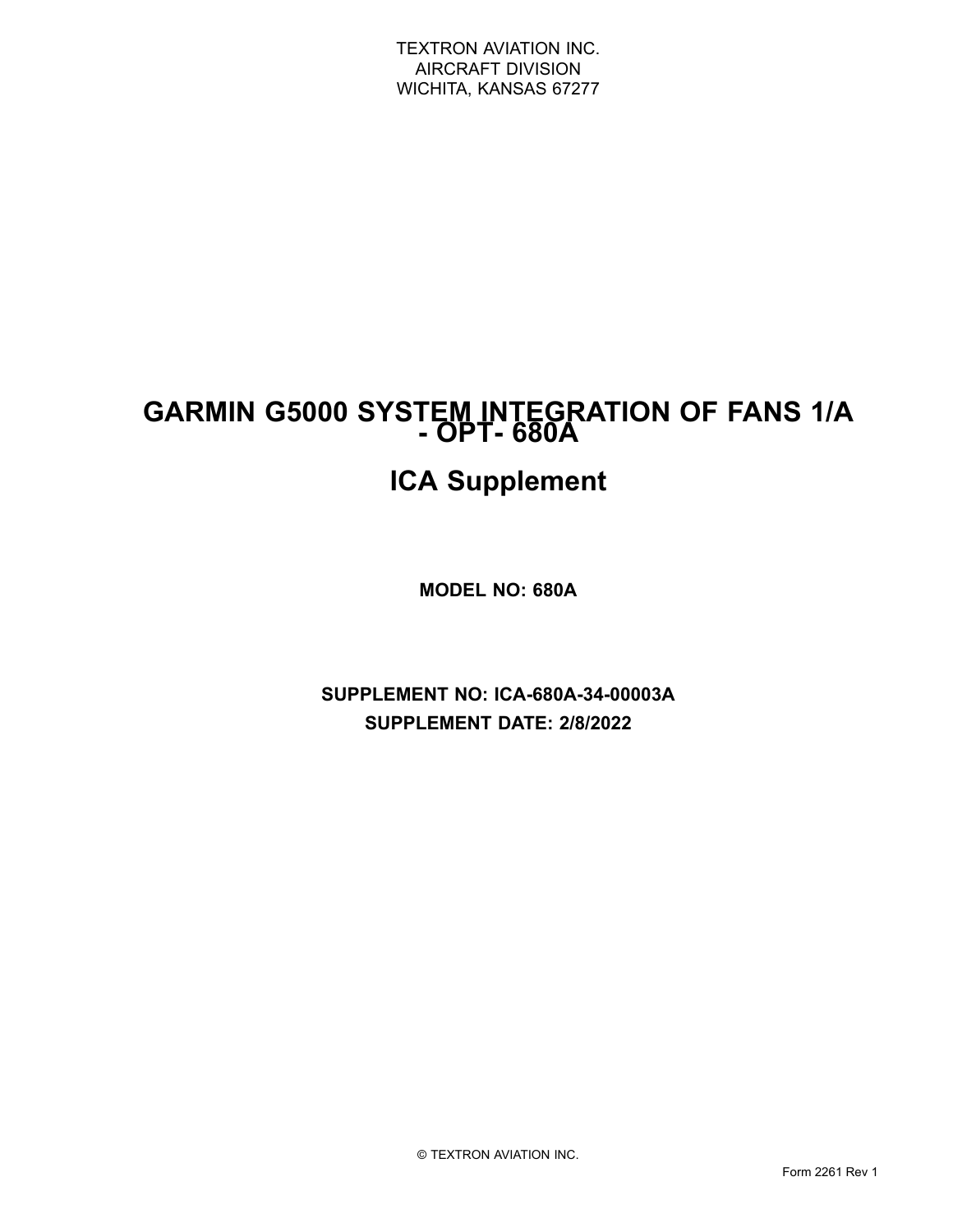### TEXTRON AVIATION INC. AIRCRAFT DIVISION WICHITA, KANSAS 67277

#### **REVISIONS**

| ICA-680A-34-00003                                                                                                                                                                     | Rev: A                    | Date: Feb 8/2022                                                                                                                                                          |
|---------------------------------------------------------------------------------------------------------------------------------------------------------------------------------------|---------------------------|---------------------------------------------------------------------------------------------------------------------------------------------------------------------------|
| <b>ICA Summary</b>                                                                                                                                                                    | Page 1                    |                                                                                                                                                                           |
| <b>Manuals Affected</b>                                                                                                                                                               | <b>Description</b>        | <b>Title</b>                                                                                                                                                              |
| <b>Maintenance Manual</b>                                                                                                                                                             |                           |                                                                                                                                                                           |
| $\bullet$<br>this ICA Supplement Obsolete.                                                                                                                                            |                           | This ICA supplement was incorporated in Revision 8 of the Model 680A Maintenance Manual rendering                                                                         |
| Appendix A: Illustrated Parts<br>Catalog                                                                                                                                              | <b>NOT USED</b>           |                                                                                                                                                                           |
| Appendix B: Wiring Diagram<br>Manual                                                                                                                                                  | <b>NOT USED</b>           |                                                                                                                                                                           |
|                                                                                                                                                                                       |                           |                                                                                                                                                                           |
| ICA-680A-34-00003                                                                                                                                                                     | $Rev: -$                  | Date: 8/16/2018                                                                                                                                                           |
| <b>ICA Summary</b>                                                                                                                                                                    | Pages 1-6                 |                                                                                                                                                                           |
| <b>Manuals Affected</b>                                                                                                                                                               | <b>Description</b>        | <b>Title</b>                                                                                                                                                              |
| <b>Maintenance Manual</b>                                                                                                                                                             | 34-60-03 pages<br>501-585 | Garmin G5000 Integrated Avionics System LRU/Option<br>Software Version 45 Configuration - Adjustment/Test                                                                 |
| Adds FANS 1/A option<br>$\bullet$<br>$\bullet$<br>Updates the Software Loader SD card to part number: 010-01273-26<br>Updates CMC Configuration SD card to part number to 8445006-13  |                           | Adds information about LRU Replacement and to enable options for software version 45.<br>Updates ACARS Application Unlock SD card to part number: 010-00330-E7            |
| <b>Maintenance Manual</b>                                                                                                                                                             | 34-60-06 pages<br>501-523 | Garmin G5000 Integrated Avionics System Base<br>Software Version 45 Configuration - Adjustment/Test                                                                       |
| Adds FANS 1/A option.<br>$\bullet$<br>$\bullet$<br>Updates the Software Loader SD card to part number: 010-01273-26<br>Updates CMC Configuration SD card to part number to 8445006-13 |                           | Adds procedures to update or change the configuration files in the base software for version 45.<br>Updates ACARS Application Unlock SD card to part number: 010-00330-E7 |
| Appendix A: Illustrated Parts<br>Catalog                                                                                                                                              | <b>NOT USED</b>           |                                                                                                                                                                           |
| Appendix B: Wiring Diagram<br>Manual                                                                                                                                                  | <b>NOT USED</b>           |                                                                                                                                                                           |

#### **1. ICA Obsolescence**

A. This publication and its contents have been incorporated into the applicable manuals in the revisions noted above. Refer to the most current revision of the manuals listed above for the most up to date Instructions for Continued Airworthiness.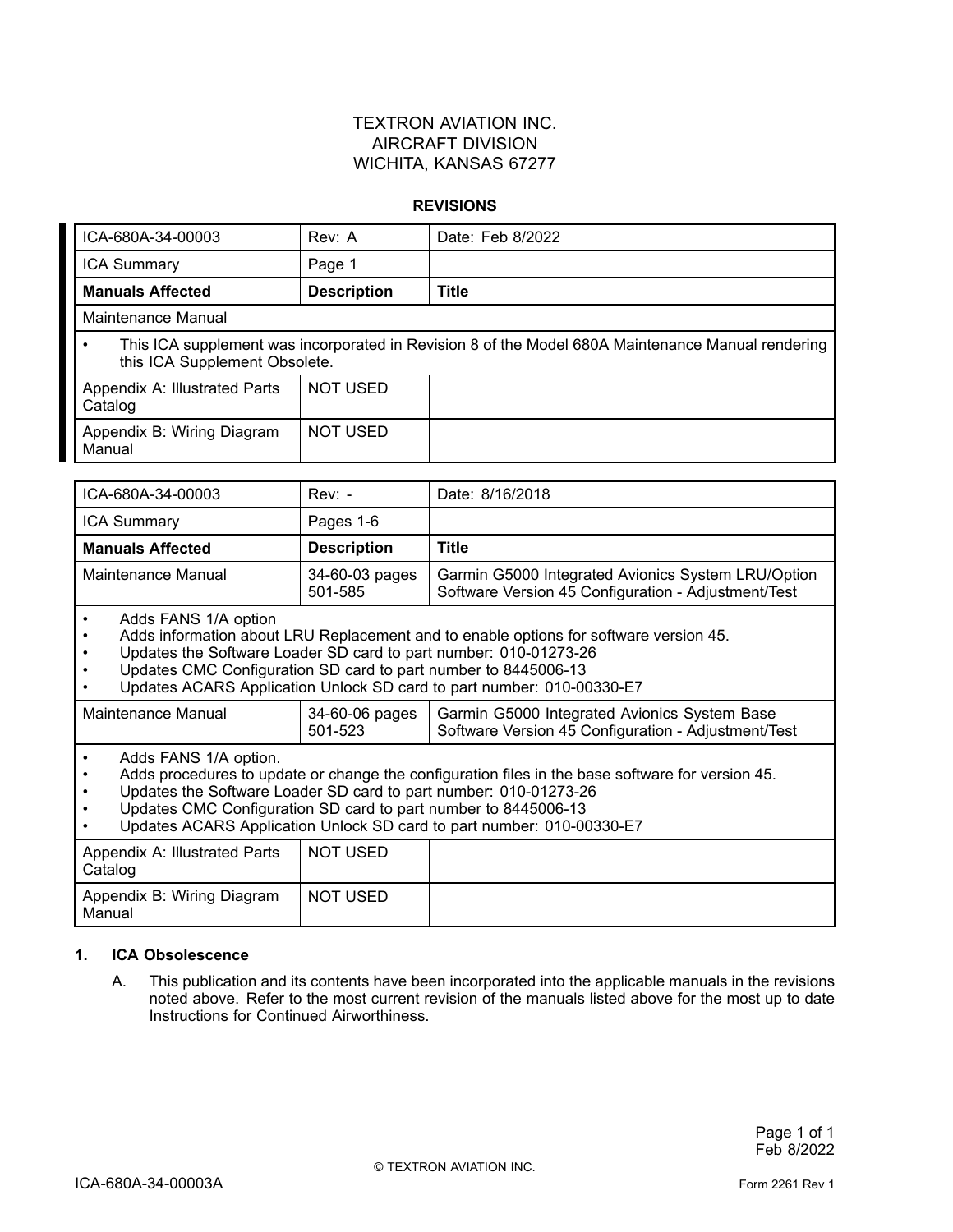TEXTRON AVIATION INC. AIRCRAFT DIVISION WICHITA, KANSAS 67277

### **SUPPLEMENT NO: ICA-680A-34-00003A APPENDIX A: ILLUSTRATED PARTS CATALOG**

## **NOT APPLICABLE**